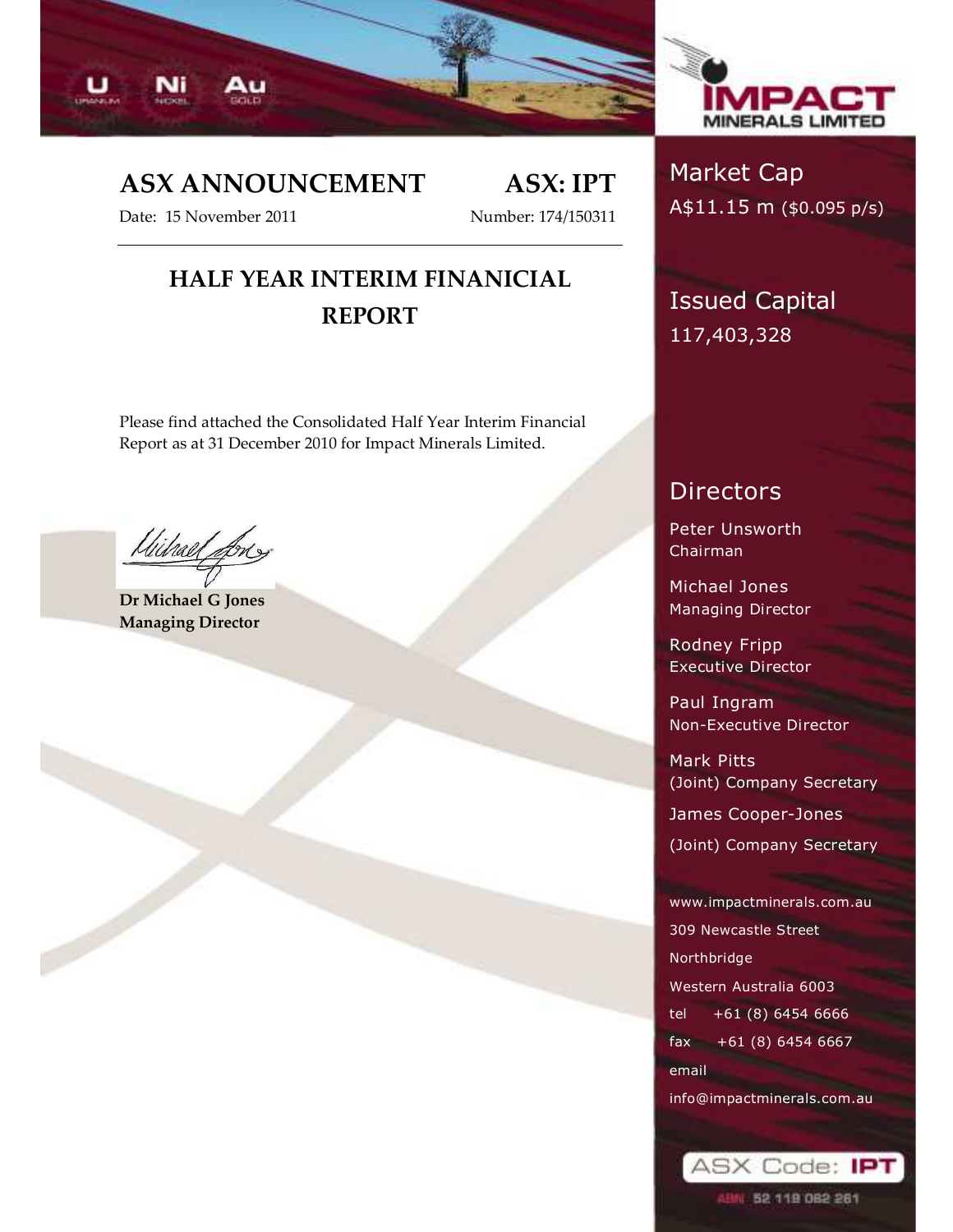# **Impact Minerals Limited (and Controlled Entities)**

(ABN 52 119 062 261)

# **Half Year Report**

31 December 2010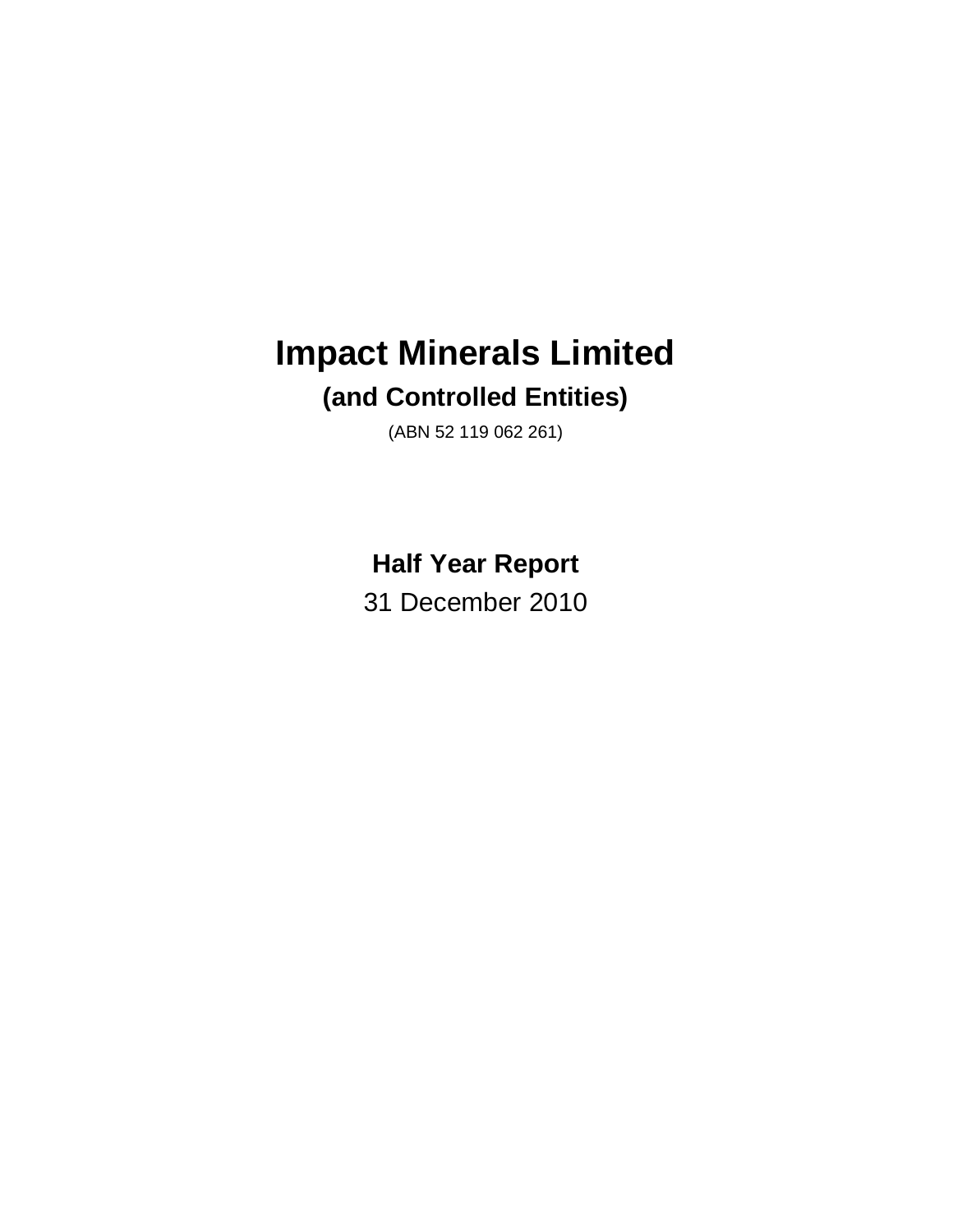### **Contents**

### **Page**

| Directors' Report                                   | 1            |
|-----------------------------------------------------|--------------|
| Auditor's Independence Declaration                  | $\mathbf{2}$ |
| Consolidated Statement of Comprehensive Income      | 3            |
| <b>Consolidated Statement of Financial Position</b> | 4            |
| Consolidated Statement of Changes in Equity         | 5            |
| <b>Consolidated Statement of Cash Flows</b>         | 6            |
| Notes to the Financial Statements                   | $7 - 9$      |
| Directors' Declaration                              | 10           |
| Independent Auditor's Review Report                 | $11 - 12$    |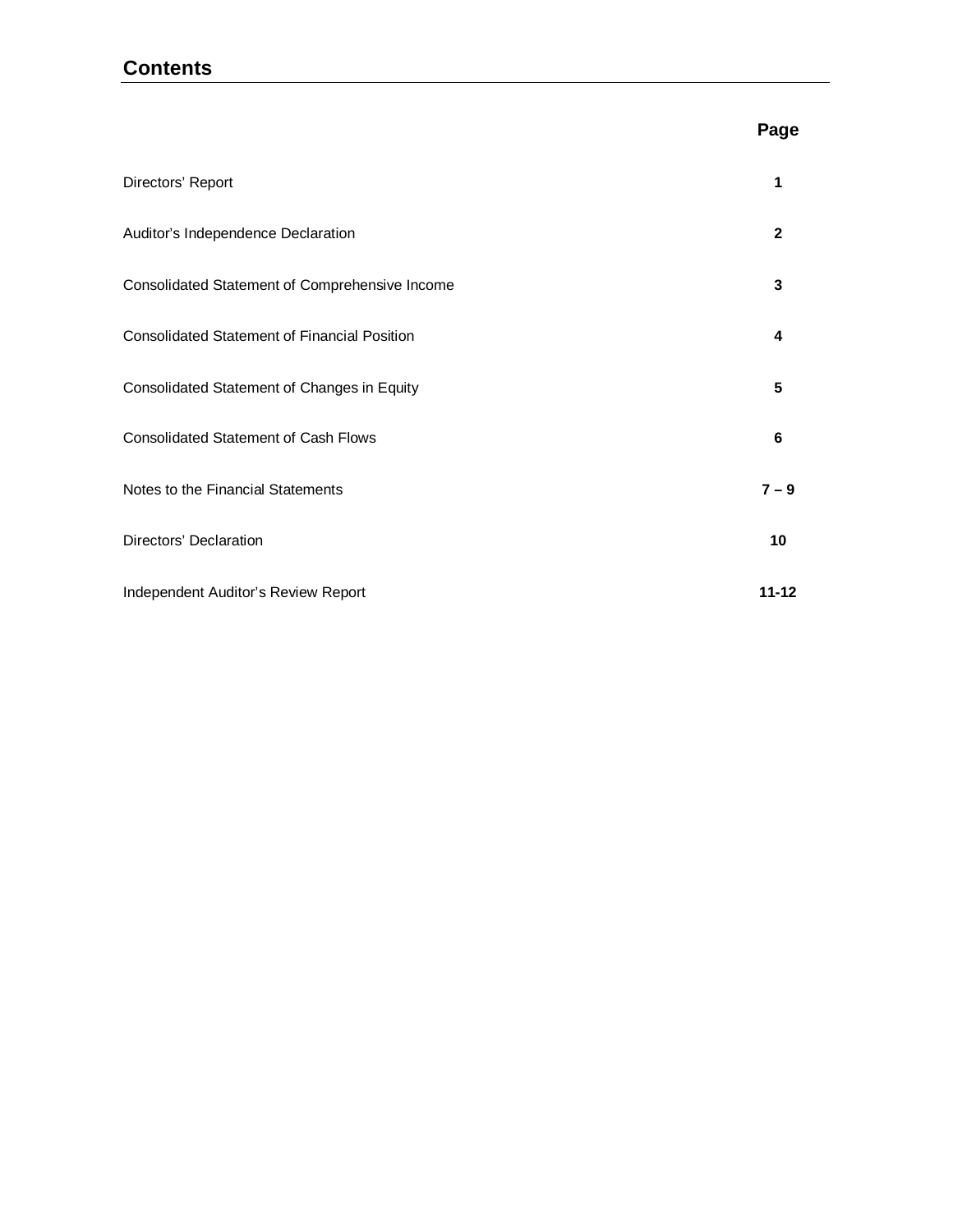# **DIRECTOR'S REPORT**

For the half year ended 31 December 2010

Your directors submit the financial report of the consolidated entity for the half year ended 31 December 2010.

#### **Directors**

The names of directors who held office during or since the end of the half year and until the date of this report are as below. Directors were in office for this entire period unless otherwise stated.

| Peter Unsworth | Non-Executive Chairman   |
|----------------|--------------------------|
| Michael Jones  | <b>Managing Director</b> |
| Rodney Fripp   | Executive Director       |
| Paul Ingram    | Non-Executive Director   |

#### **Review of Operations**

Exploration expenditure (before impairment and re-imbursement) of \$1,758,736 was capitalised in the half year to 31 December 2010. Director's reviewed carried forward exploration expenditure at 31 December and elected to write off Nil. The balance of deferred exploration expenditure carried forward as at 31 December 2010 is \$8,824,707.

The consolidated entity registered a net loss for the half year to 31 December 2010 of \$353,317 (2009: \$432,891).

The consolidated entity had cash assets of \$4,090,825 at 31 December 2010 (30 June 2010: \$5,951,645).

#### **Auditor's Declaration**

Section 307C of the Corporations Act 2001 requires our auditors, Bentleys, to provide the directors of the company with an Independence Declaration in relation to the review of the half-year financial report. This Independence Declaration is set out on page 2 and forms part of this directors' report for the half-year ended 31 December 2010.

This report is signed in accordance with a resolution of the Board of Directors.

Uitrael for

**Michael G Jones**  Managing Director

Dated this 15th day of March 2011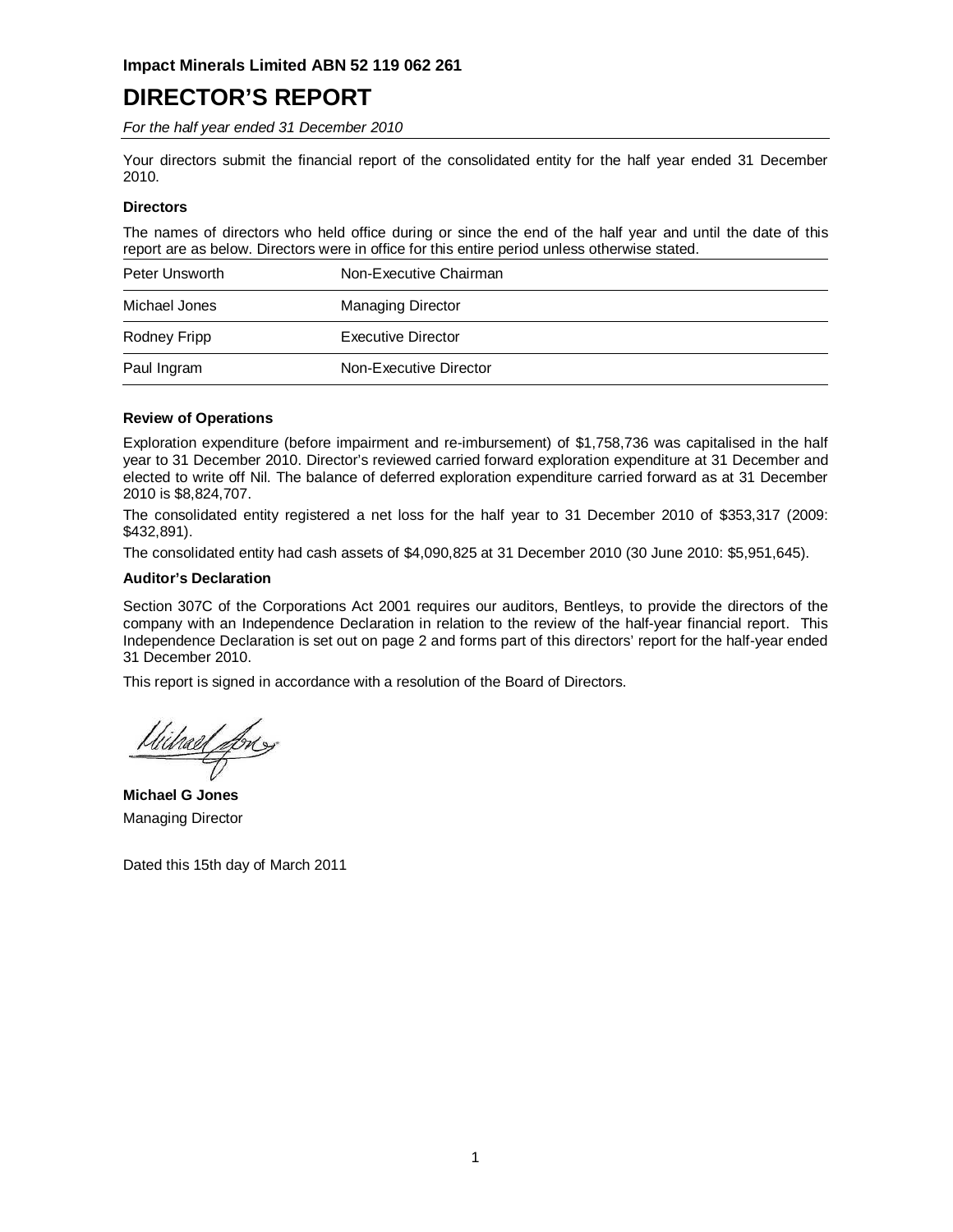

**Bentleys Audit** & Corporate (WA) Pty Ltd ABN 33 121 222 802

Level 1 12 Kings Park Road West Perth WA 6005

PO Box 44 West Perth WA 6872

T+61892264500 F+61892264300

www.bentleys.com.au

**To The Board of Directors**

### **Auditor's Independence Declaration under Section 307C of the Corporations Act 2001**

This declaration is made in connection with our review of the financial report of Impact Minerals Limited and Controlled Entities for the half year ended 31 December 2010 and in accordance with the provisions of the Corporations Act 2001.

We declare that, to the best of our knowledge and belief, there have been:

- no contraventions of the auditor independence requirements of the Corporations Act 2001 in relation to the review;
- $\mathcal O$  no contraventions of the Code of Professional Conduct of the Institute of Chartered Accountants in Australia in relation to the review.

Yours faithfully

Bentleys

**BENTLEYS RANKO MATIC CA Chartered Accountants Director**

DATED at PERTH this 15<sup>th</sup> day of March 2011

4



A member of Bentleys, an association of independent accounting firms in Australia.<br>The member firms of the Bentleys association are affiliated only and not in partnership



Liability limited by a scheme approved under Professional Standards Legislation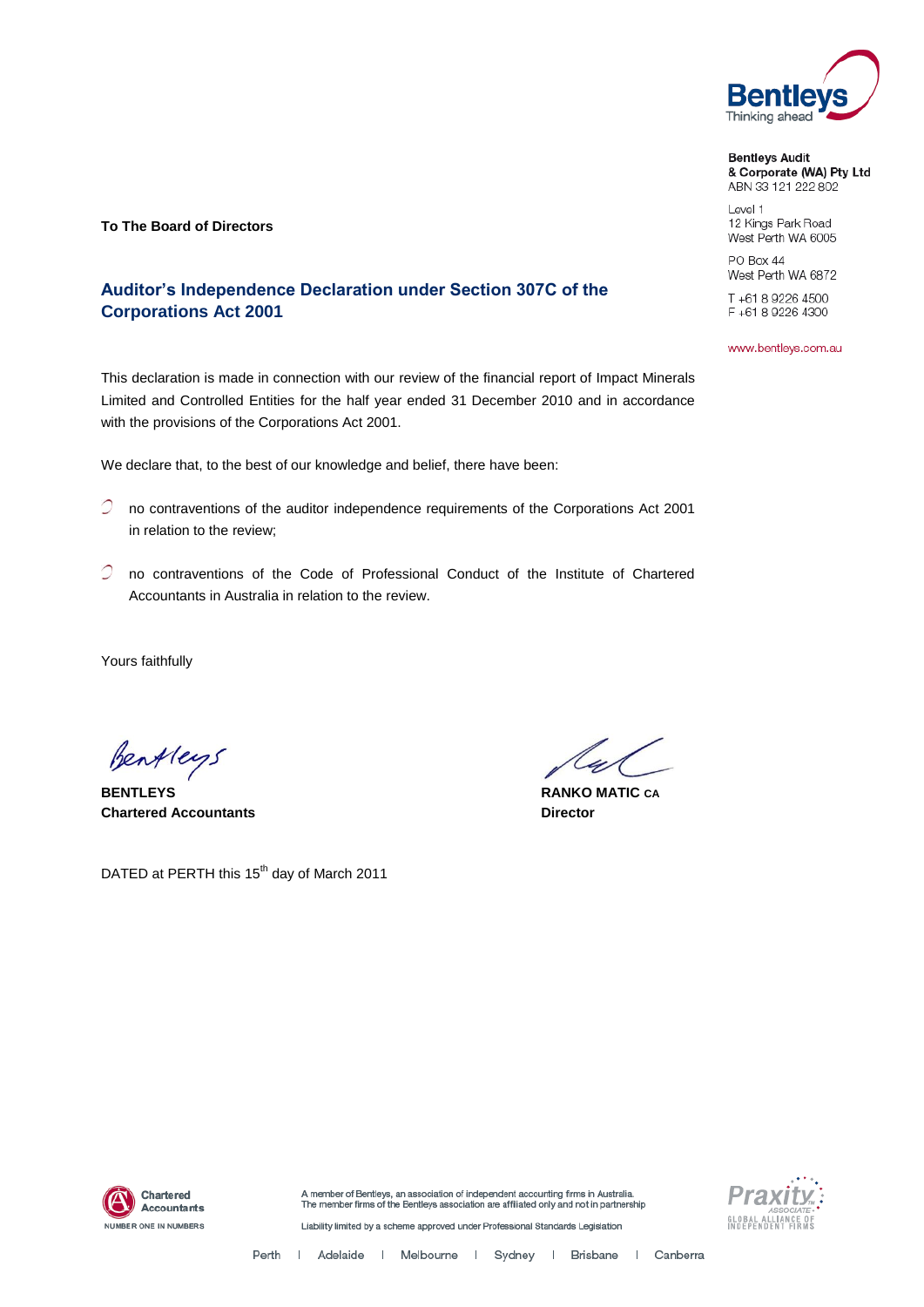# **Consolidated Statement of Comprehensive Income**

For the half year ended 31 December 2010

|                                             | <b>Consolidated</b> |                   |  |
|---------------------------------------------|---------------------|-------------------|--|
|                                             | 31 Dec 2010<br>\$   | 31 Dec 2009<br>\$ |  |
| Revenue                                     | 131,907             | 65,789            |  |
| Employee benefits expenses                  | (215, 471)          | (200, 207)        |  |
| Corporate and administration expenditure    | (254, 909)          | (186, 046)        |  |
| Depreciation and amortisation expense       | (14, 844)           | (25, 522)         |  |
| Other expenses                              |                     | (86, 905)         |  |
| Loss before income tax expense              | (353, 317)          | (432, 891)        |  |
| Income tax expense                          |                     |                   |  |
| Net loss for the period                     | (353, 317)          | (432, 891)        |  |
| Other comprehensive income                  | 258,985             |                   |  |
| Total comprehensive income for the period   | (94, 332)           | (432, 891)        |  |
| Net loss attributable to:                   |                     |                   |  |
| Members of the parent entity                | (348, 305)          | (432, 891)        |  |
| Non-controlling interest                    | (5,012)             |                   |  |
|                                             | (353, 317)          | (432, 891)        |  |
| Total comprehensive income attributable to: |                     |                   |  |
| Members of the parent entity                | (89, 320)           | (432, 891)        |  |
| Non-controlling interest                    | (5,012)             |                   |  |
|                                             | (94,332)            | (432, 891)        |  |
| Basic loss per share (cents per share)      | (0.30)              | (0.46)            |  |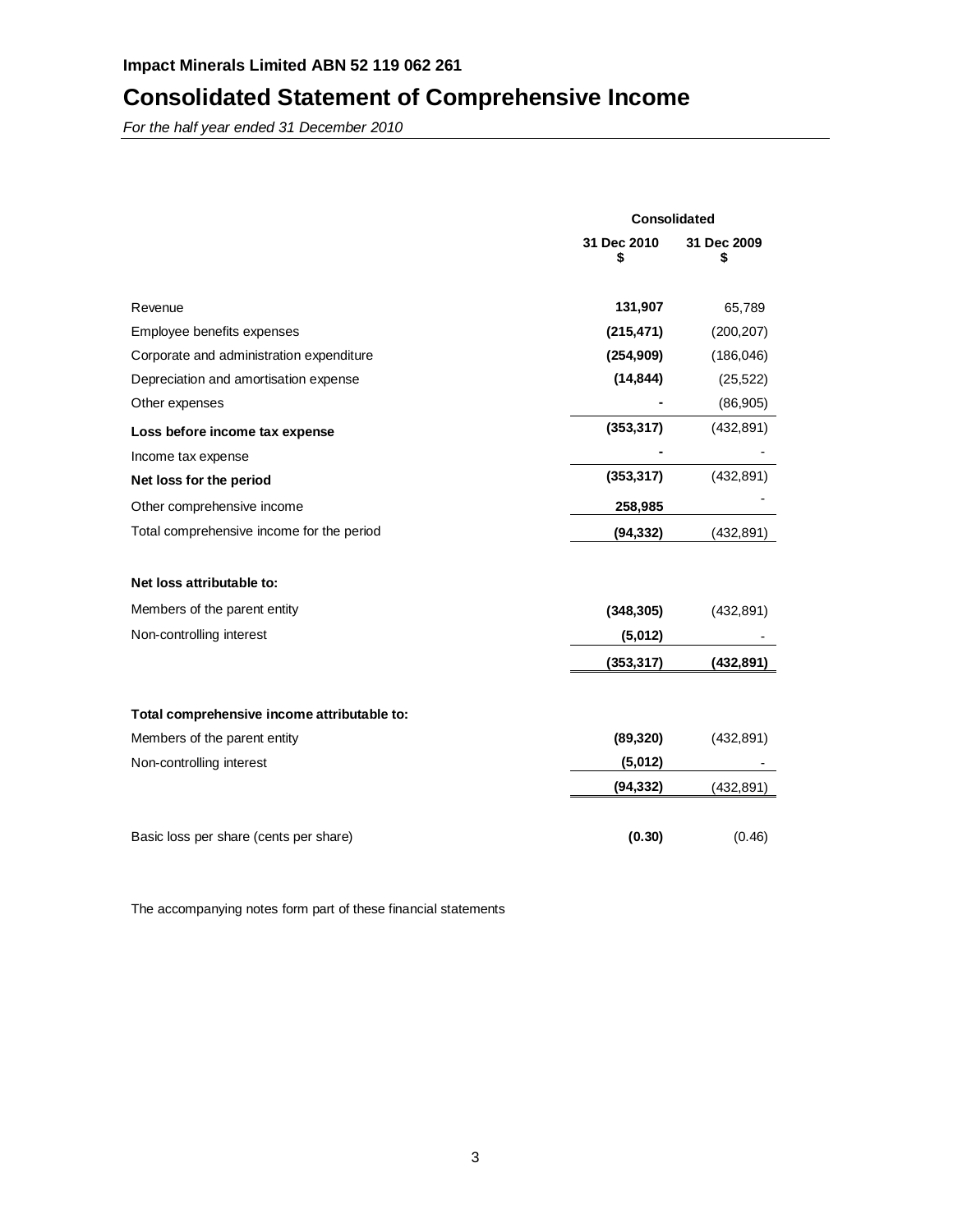## **Consolidated Statement of Financial Position**

For the half year ended 31 December 2010

|                                      | <b>Consolidated</b> |                   |  |
|--------------------------------------|---------------------|-------------------|--|
|                                      | 31 Dec 2010<br>\$   | 30 Jun 2010<br>\$ |  |
| <b>Current Assets</b>                |                     |                   |  |
| Cash and cash equivalents            | 4,090,825           | 5,951,645         |  |
| Trade and other receivables          | 221,985             | 259,979           |  |
| <b>Total Current Assets</b>          | 4,312,810           | 6,211,624         |  |
| <b>Non-Current Assets</b>            |                     |                   |  |
| Property, plant and equipment        | 50,373              | 45,330            |  |
| Deferred exploration expenditure     | 8,824,707           | 7,065,971         |  |
| Other non-current assets             | 293,856             | 31,842            |  |
| <b>Total Non-Current Assets</b>      | 9,168,936           | 7,143,143         |  |
| <b>Total Assets</b>                  | 13,481,746          | 13,354,767        |  |
| <b>Current Liabilities</b>           |                     |                   |  |
| Trade and other payables             | 492,390             | 346,386           |  |
| Provisions                           | 78,439              | 48,813            |  |
| <b>Financial liabilities</b>         |                     | 5,181             |  |
| <b>Total Current Liabilities</b>     | 570,829             | 400,380           |  |
| <b>Total Liabilities</b>             | 570,829             | 400,380           |  |
| <b>Net Assets</b>                    | 12,910,917          | 12,954,387        |  |
| <b>Equity</b>                        |                     |                   |  |
| Issued capital                       | 16,504,296          | 16,504,296        |  |
| Option reserve                       | 207,814             | 159,103           |  |
| Foreign currency translation reserve | 222,800             | (36, 185)         |  |
| <b>Accumulated losses</b>            | (4,021,132)         | (3,672,827)       |  |
| <b>Parent Interest</b>               | 12,913,778          | 12,954,387        |  |
| <b>Non-Controlling interest</b>      | (2,861)             |                   |  |
| <b>Total Equity</b>                  | 12,910,917          | 12,954,387        |  |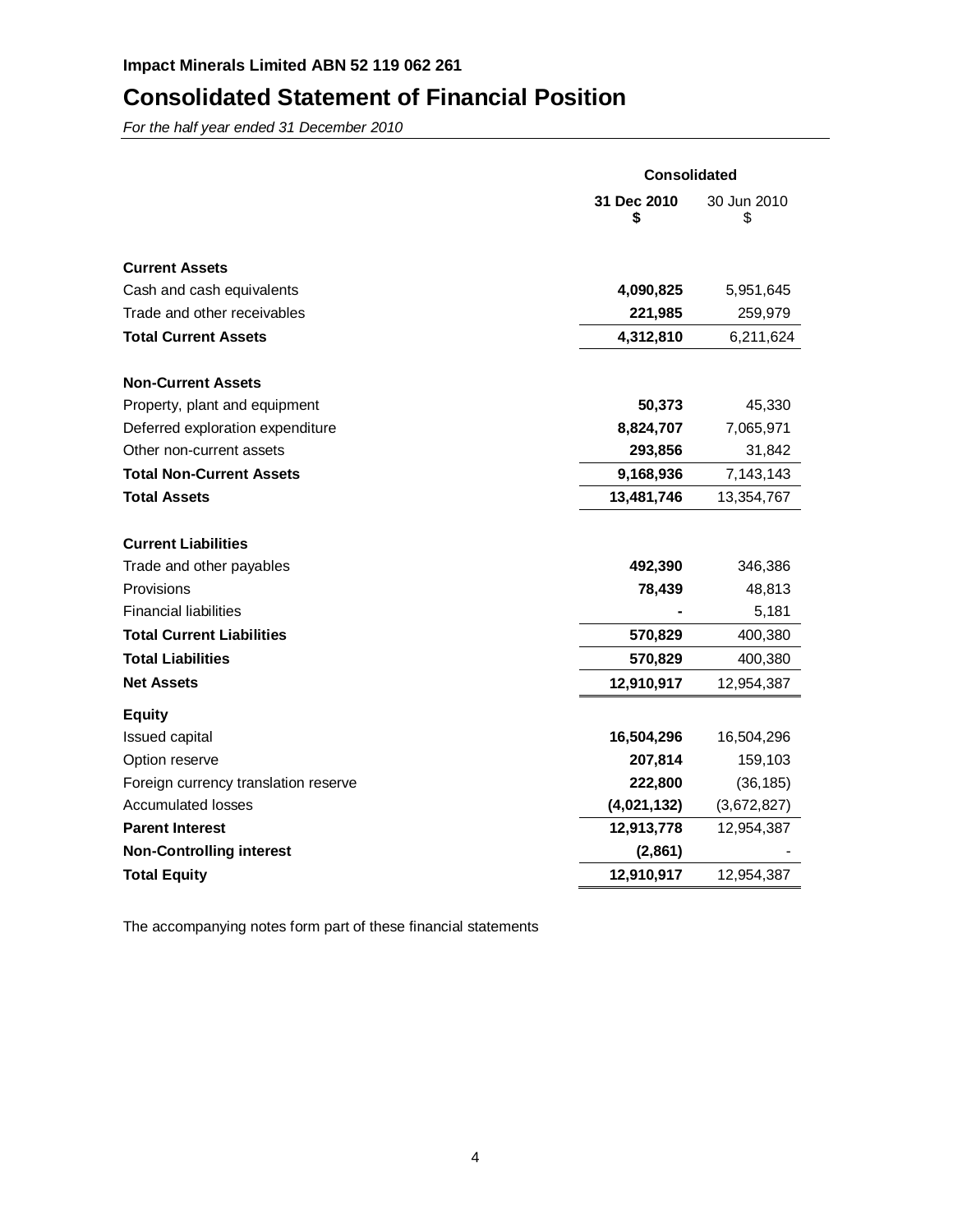# **Consolidated Statement of Changes in Equity**

For the half year ended 31 December 2010

|                                                              | <b>Consolidated</b> |                                               |                   |                       |                                 |                 |
|--------------------------------------------------------------|---------------------|-----------------------------------------------|-------------------|-----------------------|---------------------------------|-----------------|
|                                                              | Issued<br>Capital   | Foreign<br>currency<br>translation<br>reserve | Option<br>Reserve | Accumulated<br>Losses | Non-<br>controlling<br>interest | Total<br>Equity |
|                                                              | \$                  |                                               | \$                | \$                    | \$                              | \$              |
|                                                              |                     |                                               |                   |                       |                                 |                 |
| Balance at 1 July 2009                                       | 10,590,988          |                                               | 87,238            | (2,751,380)           |                                 | 7,926,846       |
| Total comprehensive income for<br>the half year              |                     |                                               |                   | (432, 891)            |                                 | (432, 891)      |
| <b>Transactions with owners</b>                              |                     |                                               |                   |                       |                                 |                 |
| Shares issued                                                | 3,801,217           |                                               |                   |                       |                                 | 3,801,217       |
| Fair value of options issued                                 |                     |                                               | 34,210            |                       |                                 | 34,210          |
| <b>Balance at 31 December 2009</b>                           | 14,392,205          | ۰                                             | 121,448           | (3, 184, 271)         | ۰                               | 11,329,382      |
|                                                              |                     |                                               |                   |                       |                                 |                 |
| Balance at 1 July 2010                                       | 16,504,296          | (36, 185)                                     | 159,103           | (3,672,827)           |                                 | 12,954,387      |
| Loss for the period                                          |                     |                                               | $\blacksquare$    | (348, 305)            | (5,012)                         | (353, 317)      |
| <b>Other Comprehensive Income</b>                            |                     |                                               |                   |                       |                                 |                 |
| Exchange differences on<br>translation of foreign operations |                     | 258,985                                       |                   |                       |                                 | 258,985         |
| Total comprehensive income for<br>the half year              |                     | 258,985                                       |                   |                       | $\overline{\phantom{a}}$        | 258,985         |
| <b>Transactions with owners</b>                              |                     |                                               |                   |                       |                                 |                 |
| Fair value of options issued                                 |                     |                                               | 48,711            |                       |                                 | 48,711          |
| Non controlling interest                                     |                     |                                               |                   |                       | 2,151                           | 2,151           |
| Balance at 31 December 2010                                  | 16,504,296          | 222,800                                       | 207,814           | (4,021,132)           | (2,861)                         | 12,910,917      |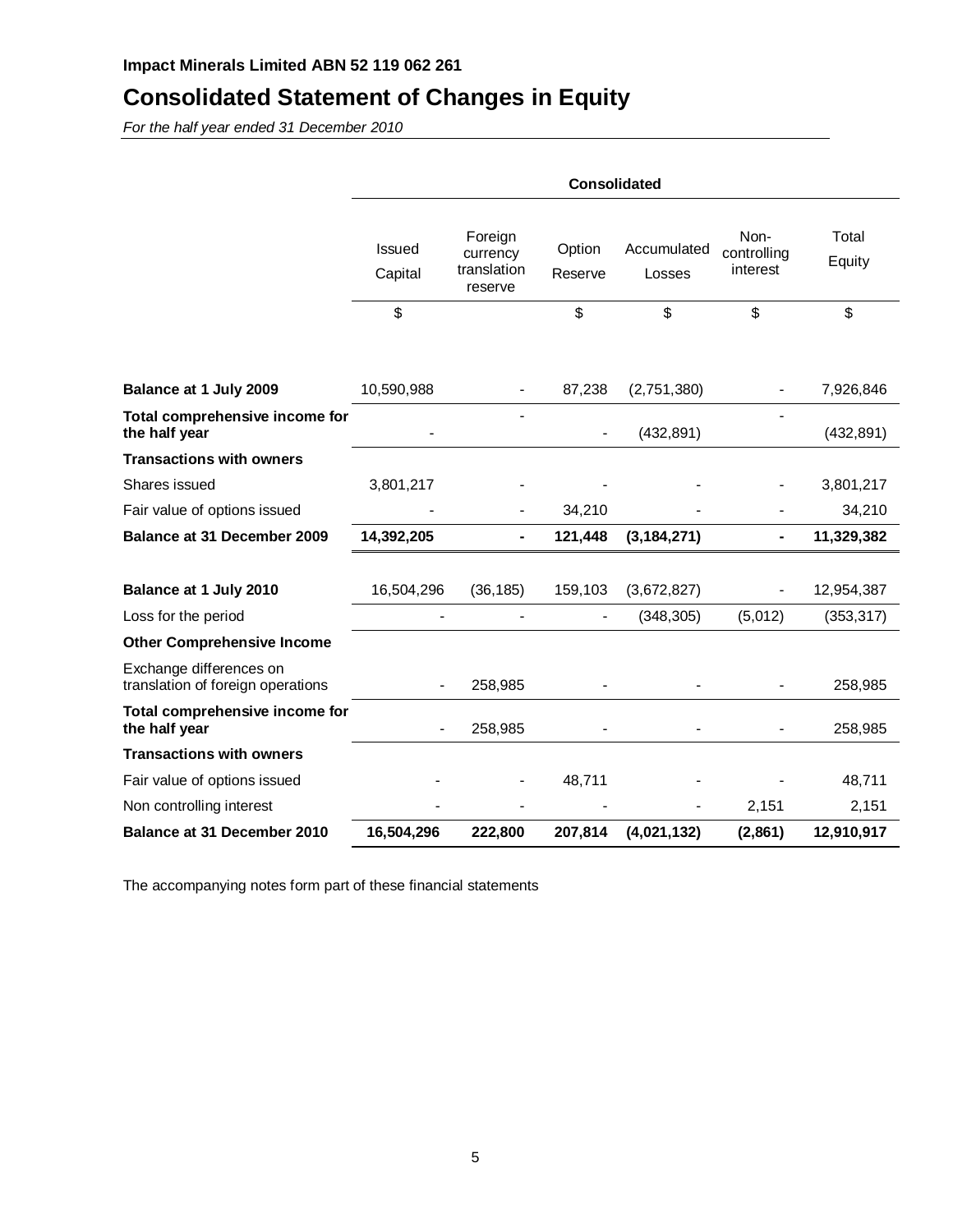# **Consolidated Statement of Cash Flow**

For the half year ended 31 December 2010

|                                                      | <b>Consolidated</b> |                   |  |
|------------------------------------------------------|---------------------|-------------------|--|
|                                                      | 31 Dec 2010<br>S    | 31 Dec 2009<br>\$ |  |
| Cash flows from operating activities                 |                     |                   |  |
| Payments to suppliers and employees                  | (538, 380)          | (402, 558)        |  |
| Interest received                                    | 125,353             | 65,789            |  |
| Payments for exploration activities                  | (1,466,170)         | (896, 760)        |  |
| Net cash used in operating activities                | (1,879,197)         | (1,233,529)       |  |
| Cash flows from investing activities                 |                     |                   |  |
| Payment for investments                              | (2,000)             |                   |  |
| Payments for property, plant and equipment           | (43, 951)           | (24, 354)         |  |
| Payments for bonds                                   | (26,000)            | (6,271)           |  |
| Net cash used in investing activities                | (71, 951)           | (30, 625)         |  |
| Cash flows from financing activities                 |                     |                   |  |
| Proceeds from issue of shares                        |                     | 3,980,185         |  |
| Placement funds received in advance                  | 255,460             | 408,602           |  |
| Costs of issue of shares                             | (152, 447)          | (178,968)         |  |
| Repayment of loans made                              | (3,000)             | (6,760)           |  |
| Net cash provided by financing activities            | 100,013             | 4,203,059         |  |
| Net increase/(decrease) in cash held                 | (1,851,135)         | 2,938,905         |  |
| Cash and cash equivalents at the start of the period | 5,951,645           | 3,022,653         |  |
| <b>Exchange rate adjustments</b>                     | (9,685)             |                   |  |
| Cash and cash equivalents at the end of the period   | 4,090,825           | 5,961,558         |  |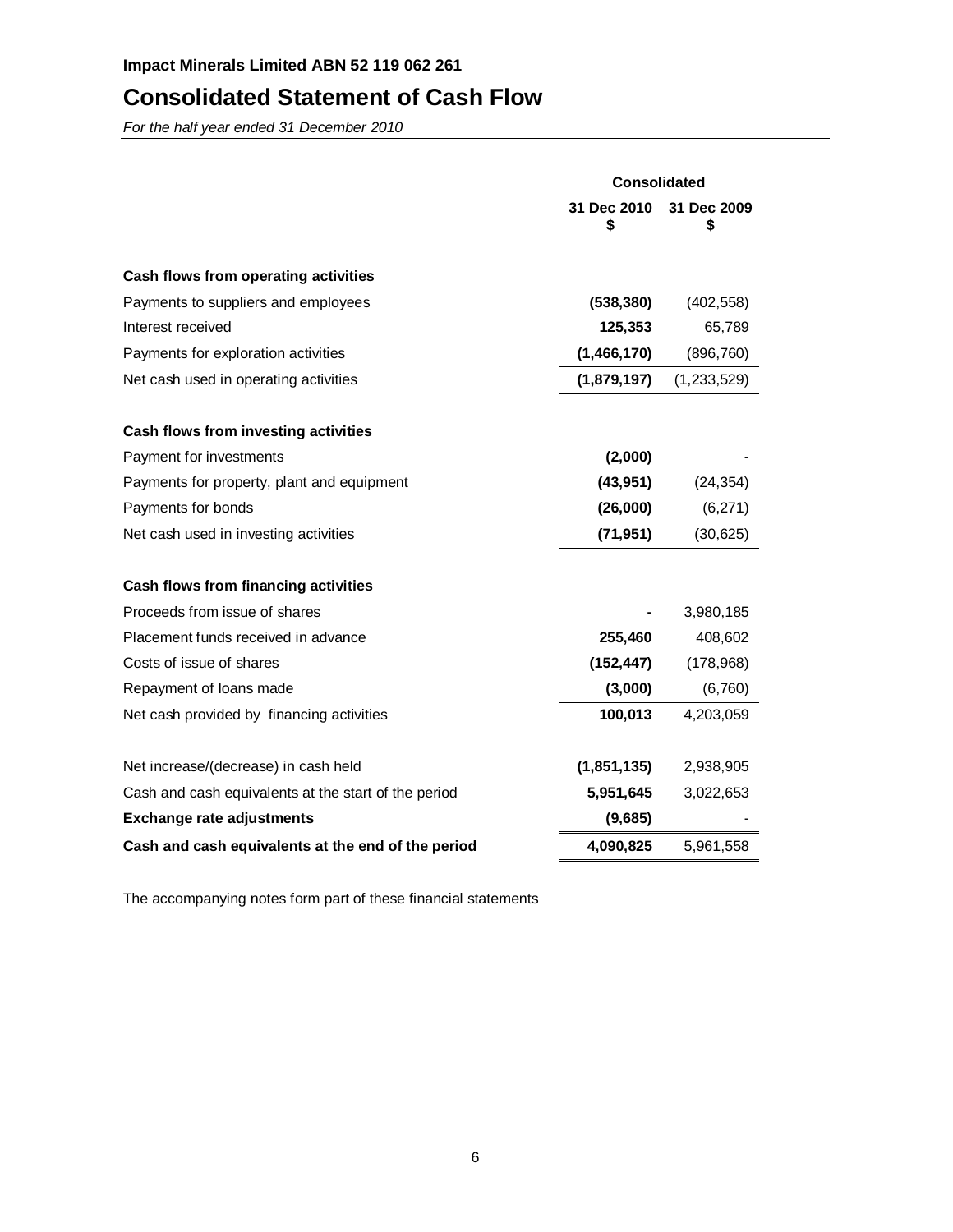## **Notes to Financial Statements**

For the half year ended 31 December 2010

#### **NOTE 1: STATEMENT OF SIGNIFICANT ACCOUNTING POLICIES**

#### **(a) Basis of preparation**

The half-year consolidated financial statements are general purpose financial statements prepared in accordance with the requirements of the Corporations Act 2001, applicable accounting standards including AASB 134: Interim Financial Reporting. Compliance with Australian Accounting Standards ensures that the financial statements and notes also comply with International Financial Reporting Standards.

It is recommended that these financial statements be read in conjunction with the annual financial statement for the year ended 30 June 2010 and any public announcements made by Impact Minerals Limited during the half-year in accordance with continuous disclosure requirements arising under the Corporations Act 2001.

The half-year statements do not include full disclosures of the type normally included in annual financial statements.

The same accounting policies and methods of computation have been followed in this interim financial report as were applied in the most recent annual financial statements.

#### **NOTE 2: DIVIDENDS**

No dividends were paid or declared during the period.

#### **NOTE 3: SEGMENT REPORTING**

#### **Segment Information**

#### **Identification of reportable segments**

The Company has identified its operating segments based on the internal reports that are reviewed and used by the Board of Directors in assessing performance and determining the allocation of resources.

The Company is managed primarily on the basis of its exploration and corporate activities. Operating segments are therefore determined on the same basis.

#### Comparative information

AASB 8: Operating Segments have been adopted from 1 January 2009. Comparative information has been stated to conform to the requirements of the Standard.

#### **i. Segment Performance**

|                                                                                | <b>Australia</b><br><b>Projects</b><br>\$ | <b>Africa</b><br><b>Projects</b><br>\$ | Corporate<br>/ Treasury<br>\$ | <b>Total</b><br>\$ |
|--------------------------------------------------------------------------------|-------------------------------------------|----------------------------------------|-------------------------------|--------------------|
| Six months ended 31.12.2010<br>Revenue                                         |                                           |                                        |                               |                    |
| Interest revenue                                                               |                                           | 269                                    | 131,638                       | 131,907            |
| <b>Total Segment revenue</b>                                                   |                                           | 269                                    | 131,638                       | 131,907            |
| Reconciliation of segment revenue to group revenue<br>Intersegment elimination |                                           |                                        |                               |                    |
| Total group revenue                                                            |                                           |                                        |                               | 131,907            |
|                                                                                |                                           |                                        |                               |                    |
| Reconciliation of segment result to group net loss<br>before tax.              | (922)                                     | (18, 382)                              | (334, 013)                    | (353, 317)         |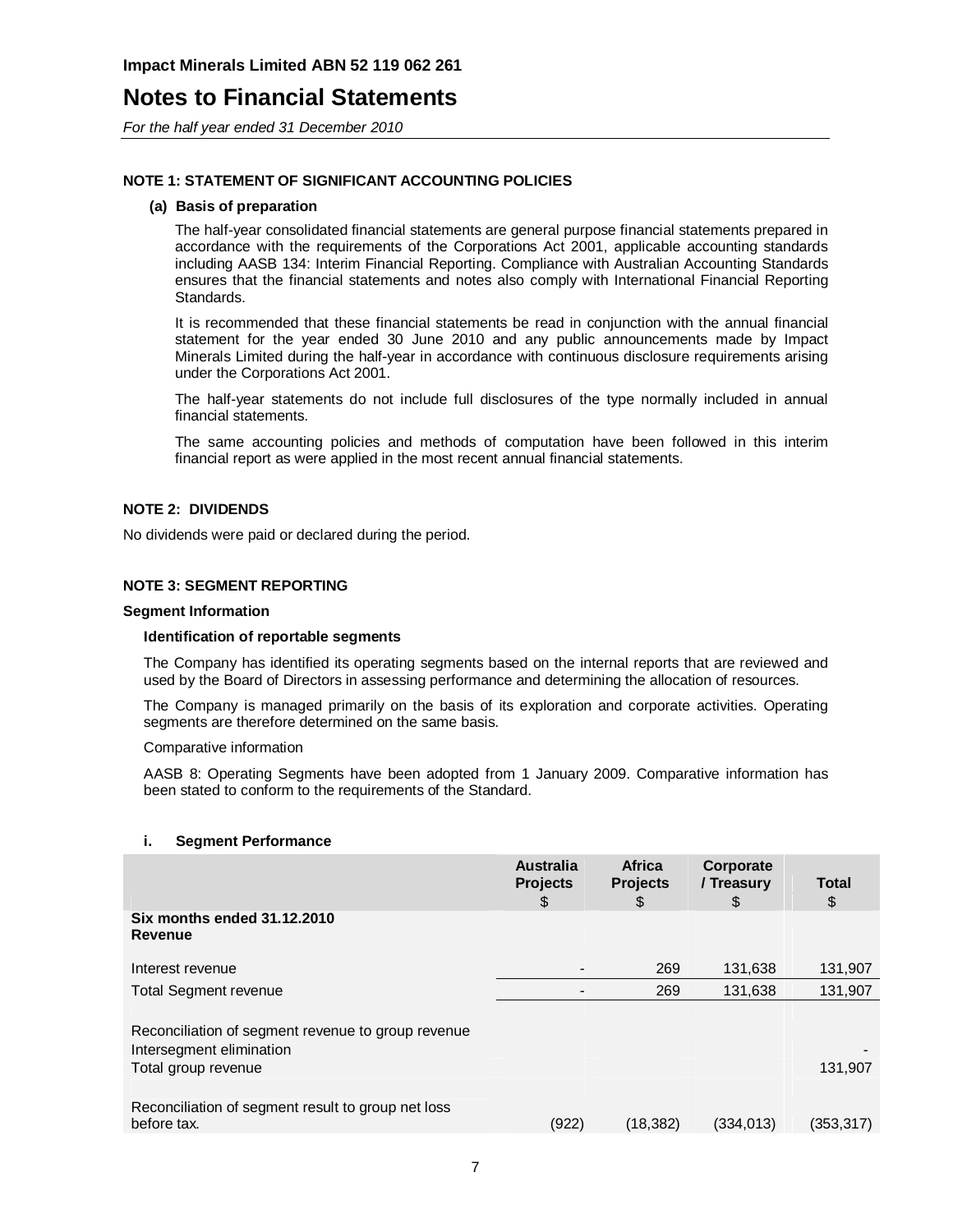# **Notes to Financial Statements**

For the half year ended 31 December 2010

|                                                                                                       | <b>Australia</b><br><b>Projects</b> | <b>Africa</b><br><b>Projects</b> | Corporate /<br><b>Treasury</b> | <b>Total</b> |
|-------------------------------------------------------------------------------------------------------|-------------------------------------|----------------------------------|--------------------------------|--------------|
|                                                                                                       | \$                                  | \$                               | \$                             | \$           |
| Amounts not included in segment results but reviewed<br>by the board<br>Impairment                    |                                     |                                  |                                |              |
| Net loss before tax from continuing operations                                                        |                                     |                                  |                                | (353, 317)   |
|                                                                                                       |                                     |                                  |                                |              |
| Six months ended 31.12.2009<br>Revenue                                                                |                                     |                                  |                                |              |
| Interest revenue                                                                                      |                                     |                                  | 65,789                         | 65,789       |
| <b>Total Segment revenue</b>                                                                          |                                     |                                  | 65,789                         | 65,789       |
| Reconciliation of segment revenue to group revenue<br>Intersegment elimination<br>Total group revenue |                                     |                                  |                                | 65,789       |
| Reconciliation of segment result to group net loss<br>before tax.                                     |                                     |                                  | (432, 891)                     | (432, 891)   |
| Amounts not included in segment results but reviewed<br>by the board                                  |                                     |                                  |                                |              |
| <b>Exploration Expenditure capitalised</b><br>Impairment                                              | 327,740                             | 541,423                          |                                | 869,163      |
| Net loss before tax from continuing operations                                                        |                                     |                                  |                                | (432, 891)   |
|                                                                                                       |                                     |                                  |                                |              |
| ii.<br><b>Segment Assets</b>                                                                          |                                     |                                  |                                |              |
| 31.12.2010                                                                                            |                                     |                                  |                                |              |
| <b>Segment Assets</b>                                                                                 | 4,589,702                           | 4,105,148                        | 4,786,897                      | 13,481,746   |
| Segment asset increases for the period<br>Capital expenditure                                         | 435,091                             | 772,481                          | 119,992                        | 1,327,564    |
| Included in segment assets are<br><b>Joint Ventures</b>                                               | 488,244                             |                                  |                                | 488,244      |
| Reconciliation of segment assets to group assets<br>Unallocated assets                                |                                     |                                  |                                |              |
| <b>Total Group Assets</b>                                                                             |                                     |                                  |                                | 13,481,746   |
|                                                                                                       |                                     |                                  |                                |              |
| 30.06.2010<br><b>Segment Assets</b>                                                                   | 4,920,594                           | 1,870,396                        | 6,593,777                      | 13,354,767   |
| Segment asset increases for the period                                                                |                                     |                                  |                                |              |
| Capital expenditure<br>Included in segment assets are                                                 | 1,053,821                           | 1,257,995                        | 32,331                         | 2,344,147    |
| <b>Joint Ventures</b>                                                                                 | 262,990                             |                                  |                                | 262,990      |
| Reconciliation of segment assets to group assets<br>Unallocated assets                                |                                     |                                  |                                |              |
| <b>Total Group Assets</b>                                                                             |                                     |                                  |                                | 13,354,767   |
|                                                                                                       |                                     |                                  |                                |              |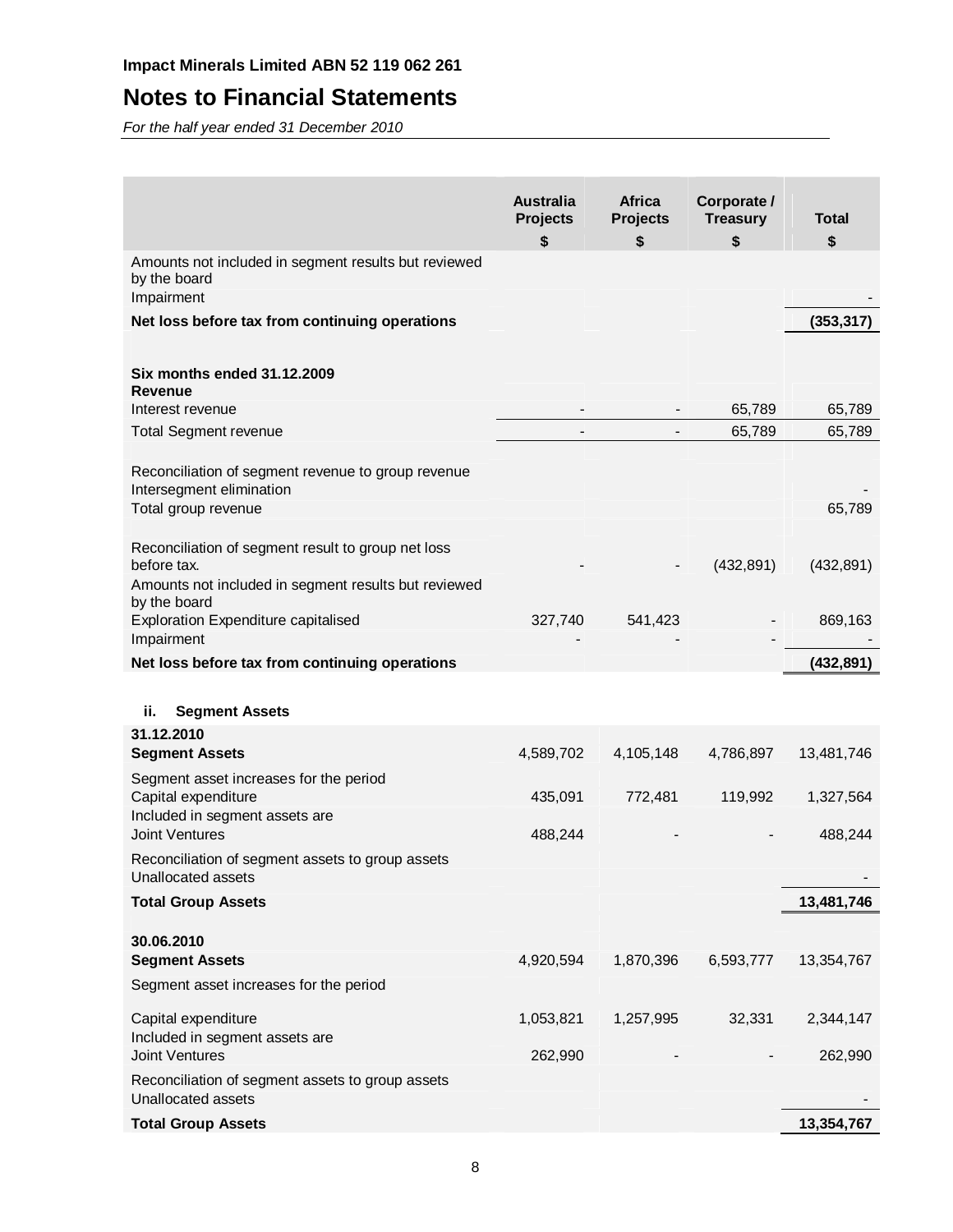### **Notes to Financial Statements**

For the half year ended 31 December 2010

#### **iii. Segment liabilities**

|                                | <b>Australia</b><br><b>Projects</b><br>\$ | Africa<br><b>Projects</b><br>\$ | Corporate /<br><b>Treasury</b><br>\$ | <b>Total</b><br>\$ |
|--------------------------------|-------------------------------------------|---------------------------------|--------------------------------------|--------------------|
| 31.12.2010                     |                                           |                                 |                                      |                    |
| <b>Segment liabilities</b>     | 224,903                                   | (59, 371)                       | 405,297                              | 570,829            |
| Inter-segment eliminations     |                                           |                                 |                                      |                    |
| Unallocated liabilities        |                                           |                                 |                                      |                    |
| <b>Total Group Liabilities</b> |                                           |                                 |                                      | 570,829            |
|                                |                                           |                                 |                                      |                    |
| 30.06.2010                     |                                           |                                 |                                      |                    |
| <b>Segment liabilities</b>     | 35.650                                    | 1,986,391                       | 377.511                              | 2,399,551          |
| Inter-segment eliminations     |                                           |                                 |                                      |                    |
| Unallocated liabilities        |                                           |                                 |                                      | (1,999,171)        |
| <b>Total Group Liabilities</b> |                                           |                                 |                                      | 400.380            |

#### **NOTE 4: CONTINGENT LIABILITIES AND CONTINGENT ASSETS**

The Company has signed a Joint Venture agreement ("JV agreement") dated the 1<sup>st</sup> December 2010 with Manica Minerals Limited to explore the Xade Projct in Botswana for deposits of platinum group elements, nickel and copper. The JV agreement requires Impact to spend a minimum of US\$50,000 within four months and US\$1.2 million over two years to earn a 51% interest in the Xade Project. Impact can then elect to earn up to 75% by incurring the expenditure required to define an Indicated Mineral Resource.

Under the Strategic Alliance Agreement ("the Agreement") dated the 3<sup>rd</sup> July 2008 between the Company and Impala Platinum Limited ("Impala") Impala has the right to earn up to 50% of Impact's interest in the Xade project by meeting certain criteria set out in the Agreement including contributing \$2,000,000 towards Impacts expenditure requirements.

#### **NOTE 5: EVENTS AFTER BALANCE DATE**

On the 23<sup>rd</sup> November 2010 Impact Minerals Limited ('Impact') entered a Share Purchase Agreement ("SPA") with Invictus Gold Limited ("Invictus") whereby Impact Minerals would sell its wholly owned subsidiary Drummond West Pty Ltd ("Drummond") to Invictus for the issue of 16,000,000 Invictus shares and 12,800,000 Invictus Options. Conditions precedent to the sale included Invictus being admitted to the Official list of the Australian Securities Exchange ("ASX").

On the 10<sup>th</sup> December 2010 Invictus lodged a Prospectus to raise \$3,500,000 with a provision to raise up to a further \$500,000. This offer was oversubscribed, with Invictus closing the offer having raise \$4,000,000. Invictus received admission to the Official List of ASX on the 21<sup>st</sup> January, 2010 and the shares & options pursuant to the SPA where issued to Impact. Costs associated with the offer were \$509,388.

The 12,800,000 Invictus options issued to Impact are valued under the Black and Scholes model at \$1,172,287. The 16,000,000 Invictus shares were issued to Impact at a price of 20 cents per share. Invictus shares closed at a price of 14 cents per share on 10<sup>th</sup> March 2011.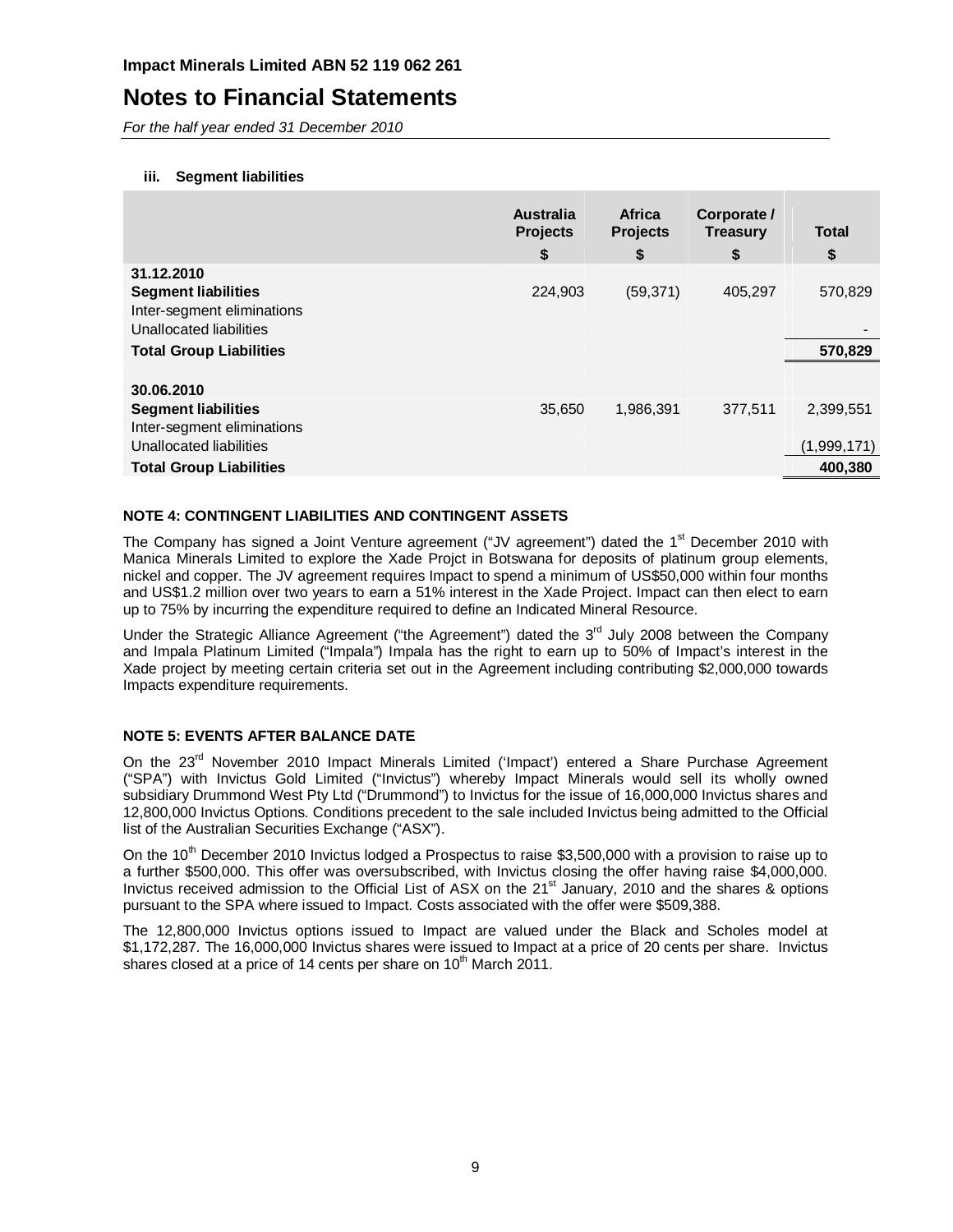## **Director's Declaration**

For the half year ended 31 December 2010

The directors of the company declare that:

- 1. The financial statements and notes, as set out on pages 3 to 9
	- a. comply with Accounting Standard AASB 134: Interim Financial Reporting and the Corporations Regulations; and
	- b. give a true and fair view of the consolidated entity's financial position as at 31 December 2010 and of its performance for the half-year then ended.
- 2. In the directors' opinion there are reasonable grounds to believe that the company will be able to pay its debts as and when they become due and payable.

This declaration is signed in accordance with a resolution of the Board of Directors.

Wilrael fores

**Michael G Jones**  Managing Director

Dated this 15th day of March 2011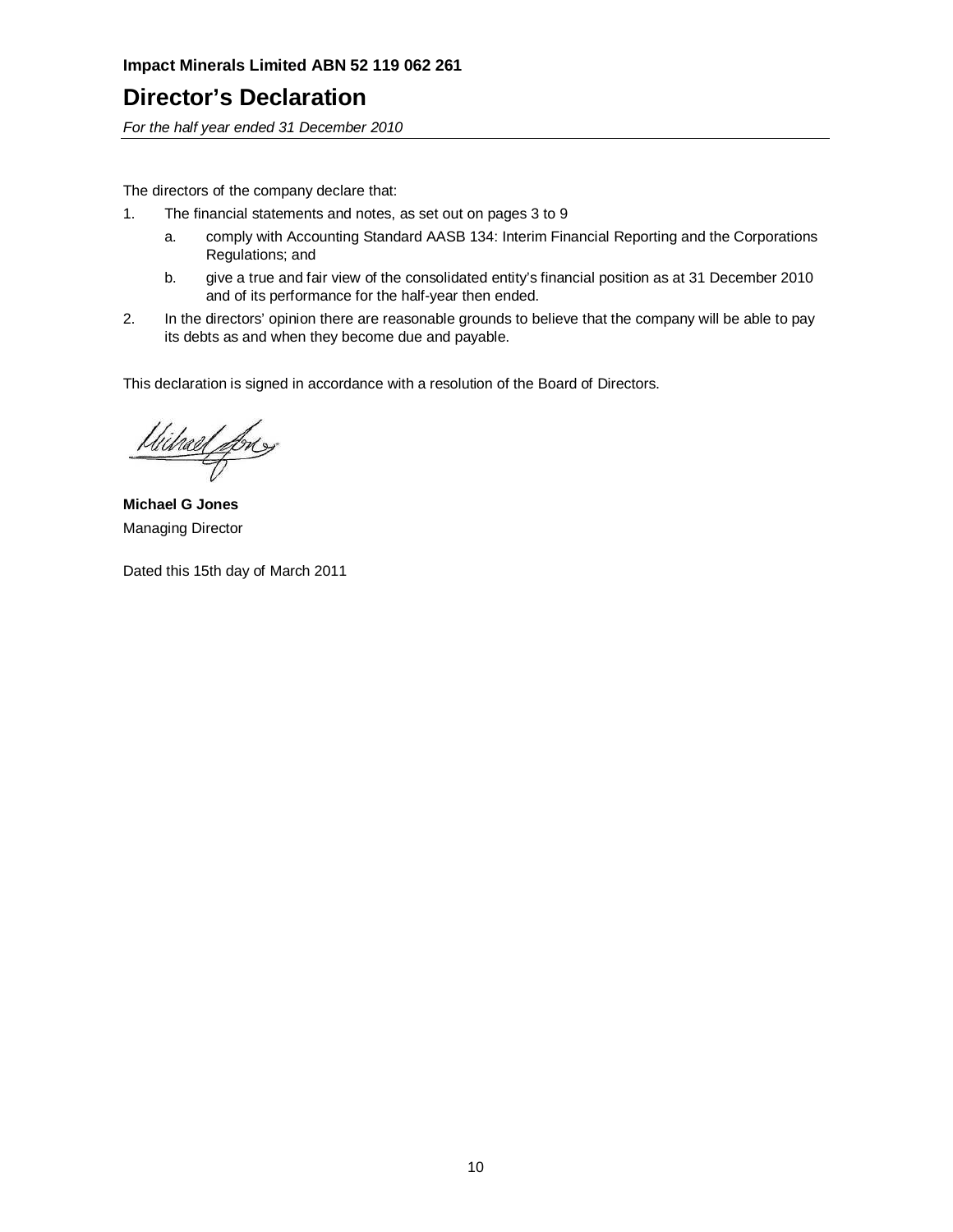

& Corporate (WA) Pty Ltd ABN 33 121 222 802

### **Independent Auditor's Review Report**

### **To the Members of Impact Minerals Limited**

We have reviewed the accompanying half-year financial report o[f Impact Minerals Limited](#page--1-0) ("the Company") and Controlled Entities ("the Consolidated Entity") which comprises the consolidated statement of financial position as at 31 December 2010, and the consolidated statement of comprehensive income, consolidated statement of changes in equity and consolidated statement of cash flows for the half-year ended on that date, a statement of accounting policies, other selected explanatory notes and the directors' declaration.

#### **Directors Responsibility for the Half-Year Financial Report**

The directors of the Company are responsible for the preparation of the half-year financial report that gives a true and fair view in accordance with Australian Accounting Standards and the Corporations Act 2001 and for such control as the directors determine is necessary to enable the preparation of the half-year financial report that is free from material misstatement, whether due to fraud or error.

#### **Auditor's Responsibility**

Our responsibility is to express a conclusion on the half-year financial report based on our review. We conducted our review in accordance with Auditing Standard on Review Engagements ASRE 2410 Review of a Financial Report Performed by the Independent Auditor of the Entity, in order to state whether, on the basis of the procedures described, we have become aware of any matter that makes us believe that the financial report is not in accordance with the Corporations Act 2001 including: giving a true and fair view of the Consolidated Entity's financial position as at 31 December 2010 and its performance for the half-year ended on that date; and complying with Accounting Standard AASB 134 Interim Financial Reporting and the Corporations Regulations 2001. As the auditor of [Impact Minerals](#page--1-0)  [Limited,](#page--1-0) ASRE 2410 requires that we comply with the ethical requirements relevant to the audit of the annual financial report.

A review of a half-year financial report consists of making enquiries, primarily of persons responsible for financial and accounting matters, and applying analytical and other review procedures. A review is substantially less in scope than an audit conducted in accordance with Australian Auditing Standards and consequently does not enable us to obtain assurance that we would become aware of all significant matters that might be identified in an audit. Accordingly, we do not express an audit opinion.

#### **Independence**

In conducting our review, we have complied with the independence requirements of the Corporations Act 2001.



A member of Bentleys, an association of independent accounting firms in Australia The member firms of the Bentleys association are affiliated only and not in partnership Liability limited by a scheme approved under Professional Standards Legislation



Level 1

**Bentleys Audit** 

12 Kings Park Road West Perth WA 6005

PO Box 44 West Perth WA 6872

T+61 8 9226 4500 F+61892264300

www.bentleys.com.au